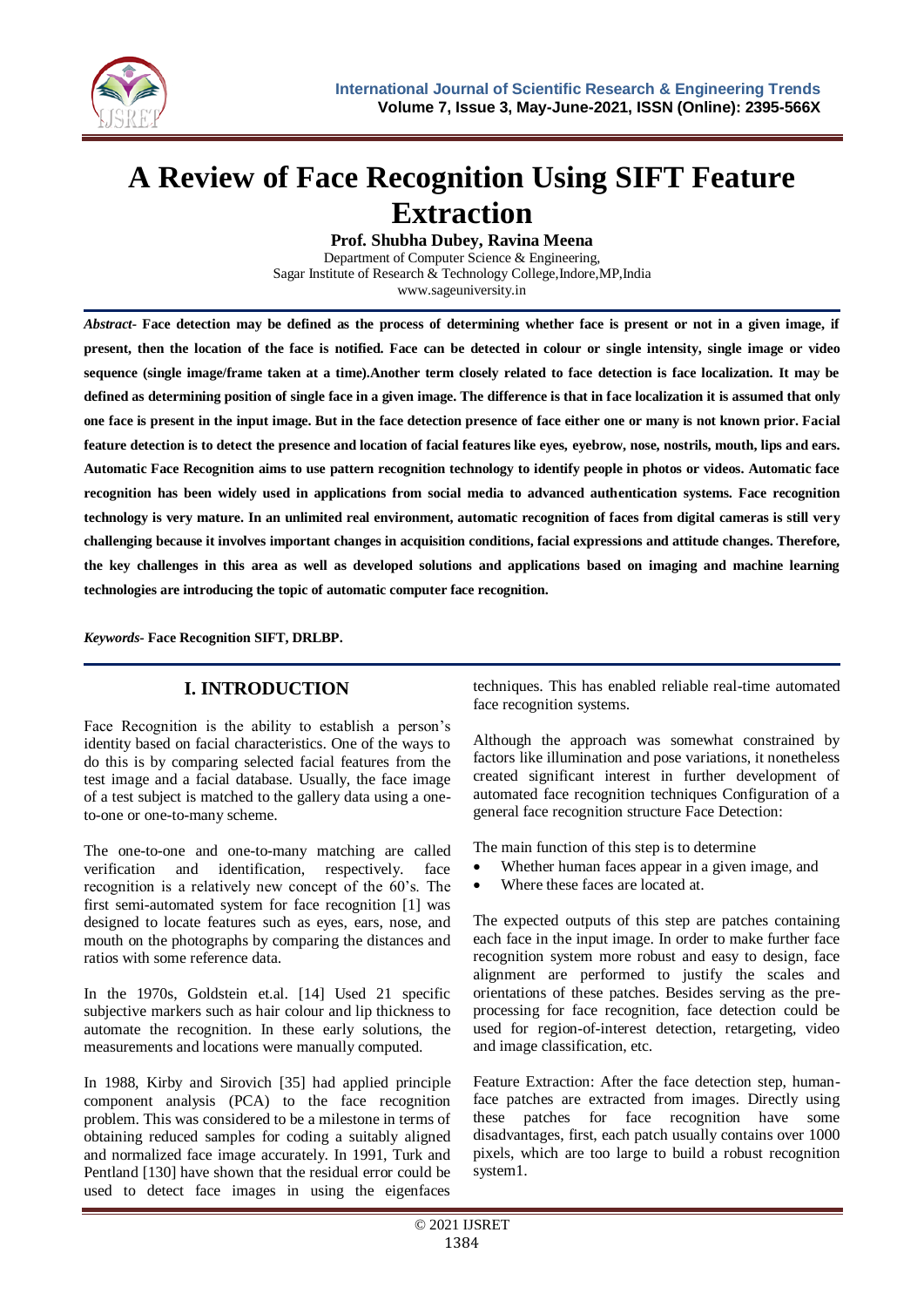

Second, face patches may be taken from different camera alignments, with different face expressions, illuminations, and may suffer from occlusion and clutter. To overcome these drawbacks, feature extractions are performed to do information packing, dimension reduction, salience extraction, and noise cleaning.

After this step, a face patch is usually transformed into a vector with fixed dimension or a set of fiducially points and their corresponding locations. We will talk more detailed about. In some literatures, feature extraction is either included in face detection or face recognition. Face Recognition: After formulizing the representation of each face, the last step is to recognize the 1 we'll introduce the concept of "curse of dimensionality identities of these faces.

In order to achieve automatic recognition, a face database is required to build. For each person, several images are taken and their features are extracted and stored in the database. Then when an input face image comes in, we perform face detection and feature extraction, and compare its feature to each face class stored in the database.

There have been many researches and algorithms proposed to deal with this classification problem, and we'll discuss them in later sections. There are two general applications of face recognition, one is called identification and another one is called verification. Face identification means given a face image, we want the system to tell who he / she is or the most probable identification; while in face verification, given a face image and a guess of the identification, we want the system to tell true or false about the guess. an example of how these three steps work on an input image.

Biometric Recognition Biometrics are automated methods of recognizing a person based on a physiological or behavioural characteristic. Among the features measured are: face, fingerprints, hand geometry, handwriting, iris, retinal, vein, and voice. Biometric technologies are becoming the foundation of an extensive array of highly secure identification and personal verification solutions. As the level of security breaches and transaction fraud increases, the need for highly secure identification and personal verification technologies is becoming apparent.

Biometric- based [1] solutions are able to provide for confidential financial transactions and personal data privacy. Enterprise-wide network security infrastructures, government IDs, secure electronic banking, investing and other financial transactions, retail sales, law enforcement, and health and social services are already benefiting from these technologies. Utilizing biometrics for personal authentication is becoming convenient and considerably more accurate than current methods (such as the utilization of passwords or PINs) Biometric System A biometric system is essentially a pattern recognition system that

operates by acquiring biometric data from an individual, extracting a feature set from the acquired data, and comparing this feature set against the template set in the database.

# **II. LITERATURE REVIEW**

**Enjie Jiang 2020:** The birth of face recognition technology began in the 1960s and has undergone an overall development process: based on facial structural features (1970-1990), statistical features (1991-2000), big data, and complex algorithms (2001 to present). Among them, the first phase of face recognition technology is mainly to establish a grayscale image model by studying facial features, but at the same time it can not complete automatic recognition.

In the second step, multidimensional function vectors are used to represent facial features, and previous empirical knowledge should be used to judge. With the development of artificial intelligence, modern face recognition technology combines artificial intelligence, machine learning, image processing and other technologies to investigate the problem of face recognition under realistic conditions. Face recognition technology based on artificial intelligence algorithms, through the establishment of face models, face function representation, the accuracy of the algorithm and other influencing factors, the advantages and disadvantages of each face recognition algorithm in different areas are analyzed, and then these problem was analyzed. The algorithm is evaluated and prospected.

**Yongjing Lin; Huosheng Xie 2020:** Automatic face recognition is a widespread task in computer vision. It's easy for humans, but very challenging for computers. A face assessment classification algorithm based on the face recognition function vector is proposed. First, face recognition and pre- treatment are performed on the input image, and the face is adjusted to a uniform format. Second, the face recognition model is used to extract function vectors as a representation of the face in the function area.

Finally, machine learning methods are used to classify the extracted function vectors. At the same time, this study uses t-distributed Stochastic Neighbor Embedding (T-SNE) to visualize face recognition function vectors to verify the effectiveness of face recognition function vectors on gender classification problems. The degree of recognition of the proposed method on the FEI dataset and the SCIEN dataset is 99.2% and 98.7% respectively. In addition, its recognition rate on the Asian facial data set has reached 97.4%, which is better than existing methods, indicating that this method is useful for facial gender research.

**Vladimir Sivtsov 2020:** Face recognition is a technology that uses a person's face image to verify their identity by finding the person in a given photo database. It becomes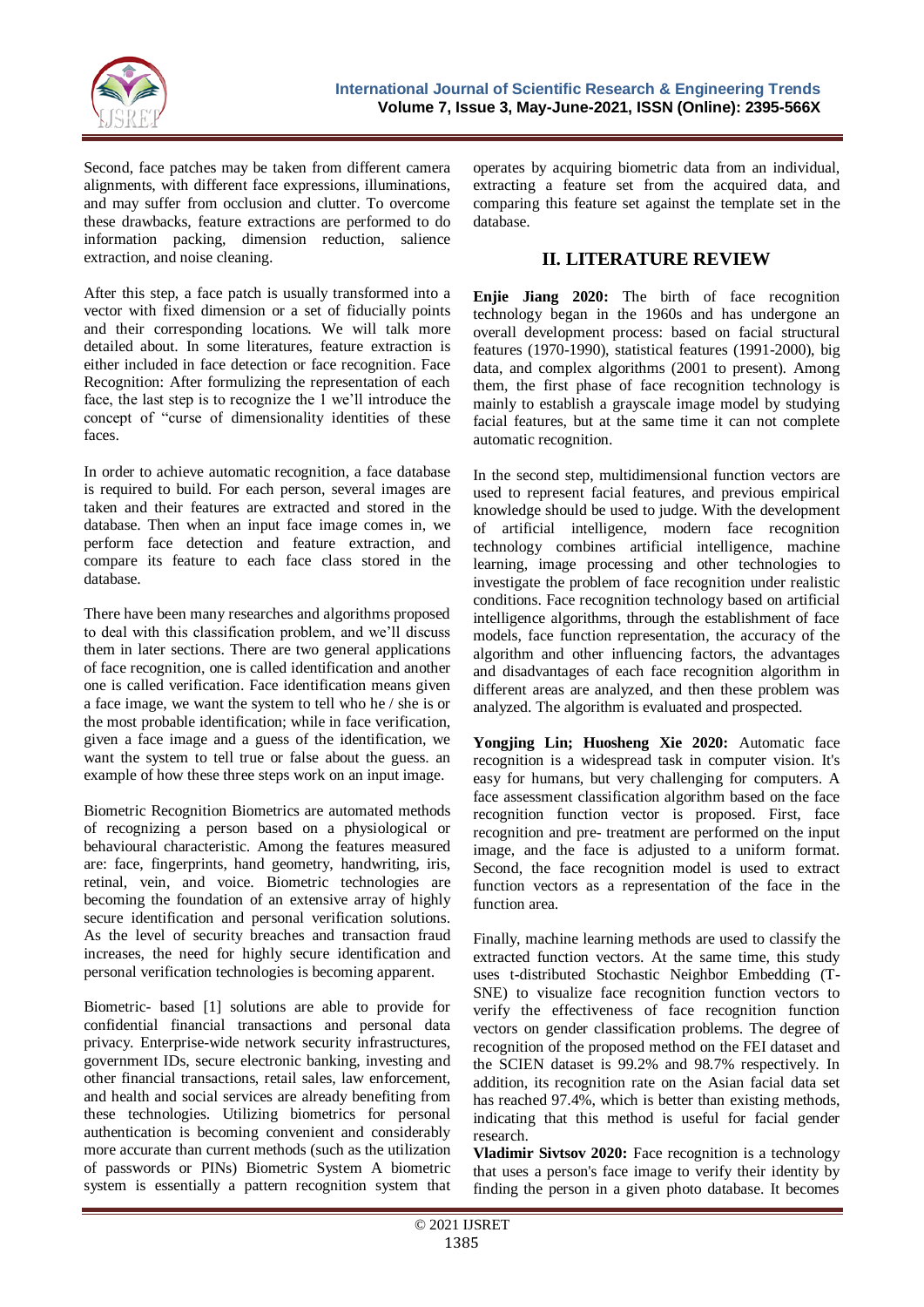

very convenient in the access control system because it does not require any physical interaction to achieve the traditional entered access method.

Moreover, these systems only require a camera to identify them and are easy to install and use. Therefore, companies have used them for access control in offices, home automation systems, etc. This article studies different face recognition methods. The first step in any face recognition system is face recognition and cropping, so we analyzed the classic Viola-Jones face recognition and multitask folding neural network (MTCNN) in terms of detection quality and processing time. The online camera takes pictures from a given database. We are also considering reducing the vulnerability of independent face recognition by adding spoofing detection methods so that the system does not respond to any method of bypassing the system, like displaying a photo of an authorized person on a phone screen.

**Wang; Hongzhi Yu; 2020:** With the development of computer vision and artificial intelligence, face recognition has been used a lot in everyday life. As one of the most concerned methods in biometric technology, face recognition has become one of the research hotspots in computer vision and artificial intelligence. However, face recognition is easily affected by internal and external differences, and traditional face recognition methods are usually difficult to achieve ideal results.

To further improve the recognition accuracy of current face recognition algorithms, a face recognition algorithm based on improved degradation neural network is proposed. Experiments show that the improved algorithm can be effectively applied to datasets

**Nawaf Alsrehin 2020:** Face recognition is the process of recognizing people through facial features in digital images or video frames. Face recognition has a wide range of applications and future technology will evolve tremendously. The main contribution of this research is to conduct a comparative study of different statistics-based face recognition technologies, namely: self-surface, Fisher face and local binary pattern histogram (LBPH) to use real database images to measure its effectiveness and efficiency.

These recognizers are still used in commercial face recognition products. In addition, this research extensively compares the 17 facial recognition technologies using artificial neural networks used in research and industry, critiques them, and categorizes them into understandable categories. In addition, this research provides some directions and suggestions for overcoming the direct and indirect problems of face recognition. It has been found that there is no existing recognition method agreed upon by the face recognition community and that it cannot solve all the problems that face recognition faces, such as

various bag changes, lighting, blurring and low resolution images.

This research is very important for the recognition community, software companies and public security officials. It has a direct impact on drawing a clear path to the new face recognition proposal. This study is one of the studies on the scope of its review methods and techniques.

**Abul Abbas Barbhuiya 2020:** In recent years in the computer vision society, research into pattern recognition and biometric technology has received considerable attention, but there are still many problems in practical applications. This paper makes a detailed and direct comparison between the two face recognition algorithms, namely principal component analysis (PCA) and Fisher linear discriminant (FLD).

The PCA projects the image on the first few main components, the most important component is the direction that maximizes the variance of the projected image, and the final main component captures the direction that minimizes the variance between the images. Although light and facial expressions vary widely, FLD creates a set of images in the same category and creates images in different categories.

The function vector in the face dataset is used as an important function for classification. Six facial databases (FEI facial database, Face94'Essex facial database, CASIA, FERRET database and NITH facial database) are used here for performance comparison. These six databases provide comprehensive datasets for testing the performance of PCA and FLD algorithms.

**Chao Qi; Lei Yang 2020:** In this epidemic situation, face recognition technology wearing masks provides recognition technology wearing masks provides convenience to humans and reduces the risk of viral infection caused by removal of the mask. Face recognition technology is based on extracting a large number of facial features to judge.

At present, the main implementation method for masked face recognition technology is to improve the recognition of key areas such as eyes and eyebrows through model training. The LBP function (local binary pattern) is a function that effectively depicts the structure of the face image, which can further increase the robustness of the face recognition method.

Based on the above analysis, this paper uses an enhanced multi-task cascade neural network to detect the occluded area caused by the mask and then find the LBP function in the non-occluded area and finally the input function in the support. Face recognition vector machine

## **III. SIFT ALGORITHM**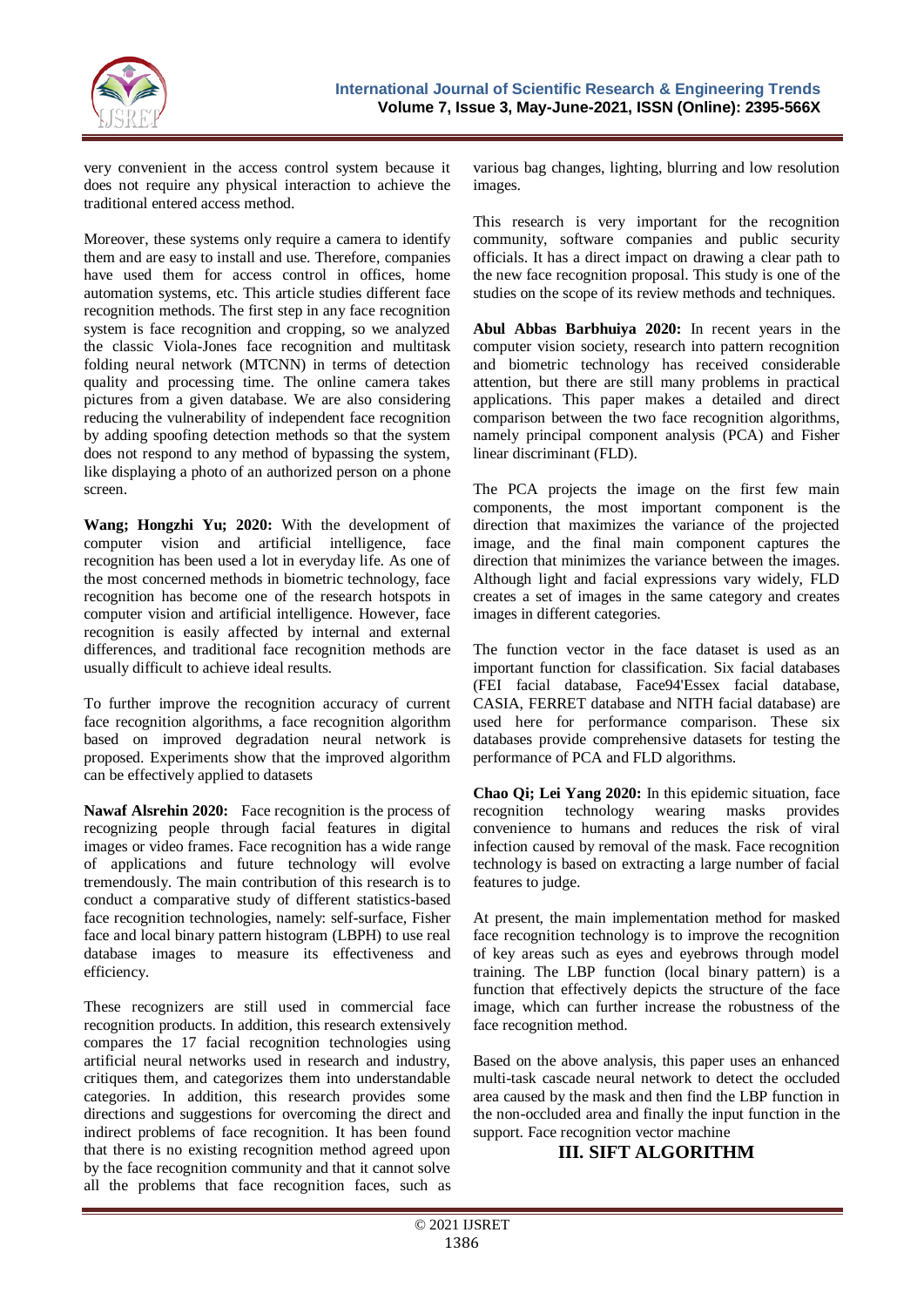

SIFT is quite an involved algorithm. There are mainly four steps involved in the SIFT algorithm. We will see them one-by-one.

- **Scale-Space Peak Selection:** Potential location for finding features.
- **Keypoint Localization:** Accurately locating the feature keypoints.
- **Orientation Assignment:** Assigning orientation to keypoints.
- **Keypoint Descriptor:** Describing the keypoints as a high dimensional vector.

#### **1. Keypoint Matching:**

**1.1 Scale-Space :** Real-world objects are only meaningful on a certain scale. You may see a sugar cube perfectly on the table. But if you look at the whole galaxy, it does not exist at all. This object on several scales is very common in nature. Scale Space is trying to replicate this concept on digital images.

#### **Fuzzification**

In one octave, the image is gradually blurred using the Gaussian blur operator. In mathematics, "blurring" is called mixing the Gaussian operator with the image. Gaussian blur has a specific term or "operator" that applies to each pixel. The result is a blurry image.

$$
L(x,y,\sigma)=G(x,y,\sigma)\ast I(x,y)
$$

G is the Gaussian Blur operator and I is an image. While x,y are the location coordinates and  $\sigma$  is the "scale" parameter. Think of it as the amount of blur. Greater the value, greater the blur.

$$
G(x,y,\sigma)=\frac{1}{2\pi\sigma^2}e^{-(x^2+y^2)/2\sigma^2}
$$

**1.2 Finding Key Points:** So far, we have generated a scale range and used the scale range to calculate the Gaussian difference. They are then used to calculate the Laplacian of the Gaussian approximation with invariant scale.

Compare one pixel in the image with its 8 neighbours, 9 pixels on the next scale and 9 pixels on the previous scale. In this way, a total of 26 inspections were carried out. If it is a local extremum, it may be a key point. Basically, the key point is the best representative.

**1.3 Keypoint Localization:** The local gradient data used is also used to create keyboard descriptors. Rotate the gradient information to align it with the direction of the key point, and then weight it by Gaussian with a variance of 1.5 \* key point ratio. This data is then used to create a set of histograms on a window centered on the key points. The keypoint descriptor typically uses a set of 16

histograms aligned in a 4x4 grid, each histogram having 8 orientation trays, one for each main compass direction and one for each midpoint in these directions. This results in a function vector containing 128 elements.

These generated vectors are called SIFT keys and are used in the nearest neighbor method to identify possible objects in the image. When three or more keys are uniform in model parameters, a set of keys is identified that is consistent in possible models, and the model is highly likely in the image.

Due to the large number of SIFT keys in the object image, a 500x500 pixel image is usually generated in an area with 2000 functions, so although the image can still be recognized by this technology, there may be a large amount of occlusion, thank you see Recognition of objects locally invariant is this example.



Fig 1. Proposed Flow Chart.

## **IV. CONCLUSION**

In this article, we introduce a face recognition method using DRLBP and SIFT function extraction. ATM securities and several military services suitable for domestic use can use this feature.

This idea is realized through the investigation of criminals and it can help the police identify the faces of criminals. This article is used to find the number of real faces and the number of wrong faces. Therefore, they found that the accuracy of the image was 99%.

We propose a framework that can use dominant rotating local binary patterns and scale-invariant feature extraction to detect whether a person is a real identity or unauthorized face recognition. Therefore, it can be performed using parameters such as sensitivity, specificity and accuracy using mat lab simulation.

#### **REFERENCES**